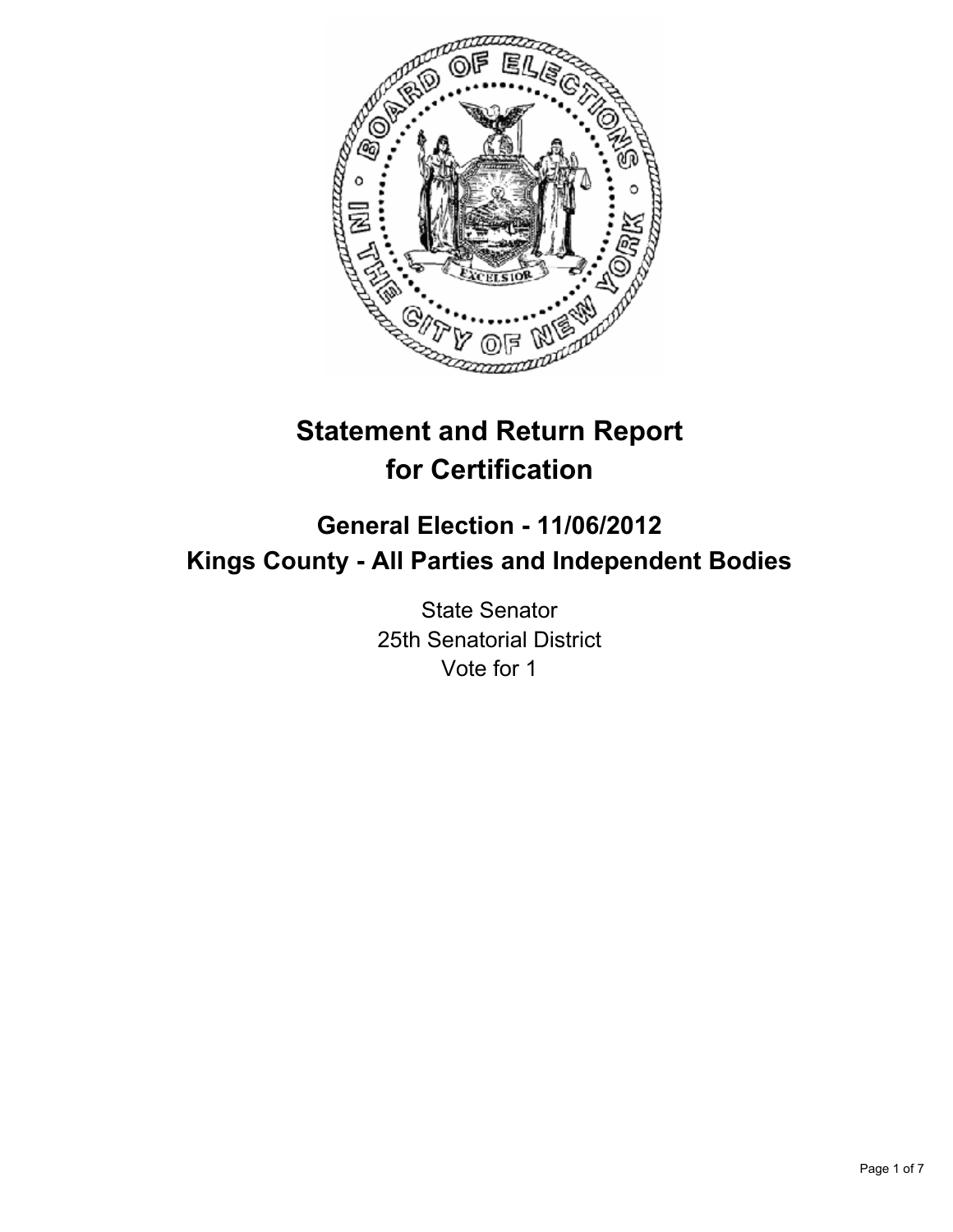

| PUBLIC COUNTER                                           | 4,100 |
|----------------------------------------------------------|-------|
| <b>EMERGENCY</b>                                         | 0     |
| ABSENTEE/MILITARY                                        | 186   |
| FEDERAL                                                  | 15    |
| SPECIAL PRESIDENTIAL                                     | 0     |
| AFFIDAVIT                                                | 552   |
| <b>Total Ballots</b>                                     | 4,853 |
| Less - Inapplicable Federal/Special Presidential Ballots | (15)  |
| <b>Total Applicable Ballots</b>                          | 4,838 |
| <b>VELMANETTE MONTGOMERY (DEMOCRATIC)</b>                | 3,959 |
| JOHN A. JASILLI (REPUBLICAN)                             | 48    |
| JOHN A. JASILLI (CONSERVATIVE)                           | 6     |
| <b>VELMANETTE MONTGOMERY (WORKING FAMILIES)</b>          | 167   |
| <b>Total Votes</b>                                       | 4,180 |
| Unrecorded                                               | 658   |

| PUBLIC COUNTER                                           | 2,832 |
|----------------------------------------------------------|-------|
| <b>EMERGENCY</b>                                         | 0     |
| <b>ABSENTEE/MILITARY</b>                                 | 62    |
| <b>FEDERAL</b>                                           | 20    |
| <b>SPECIAL PRESIDENTIAL</b>                              | 0     |
| <b>AFFIDAVIT</b>                                         | 352   |
| <b>Total Ballots</b>                                     | 3,266 |
| Less - Inapplicable Federal/Special Presidential Ballots | (20)  |
| <b>Total Applicable Ballots</b>                          | 3,246 |
| VELMANETTE MONTGOMERY (DEMOCRATIC)                       | 2,478 |
| JOHN A. JASILLI (REPUBLICAN)                             | 110   |
| JOHN A. JASILLI (CONSERVATIVE)                           | 18    |
| VELMANETTE MONTGOMERY (WORKING FAMILIES)                 | 306   |
| LINCOLN RESTLER (WRITE-IN)                               | 1     |
| MIKE DONNELLY (WRITE-IN)                                 | 1     |
| UNATTRIBUTABLE WRITE-IN (WRITE-IN)                       | 1     |
| <b>Total Votes</b>                                       | 2,915 |
| Unrecorded                                               | 331   |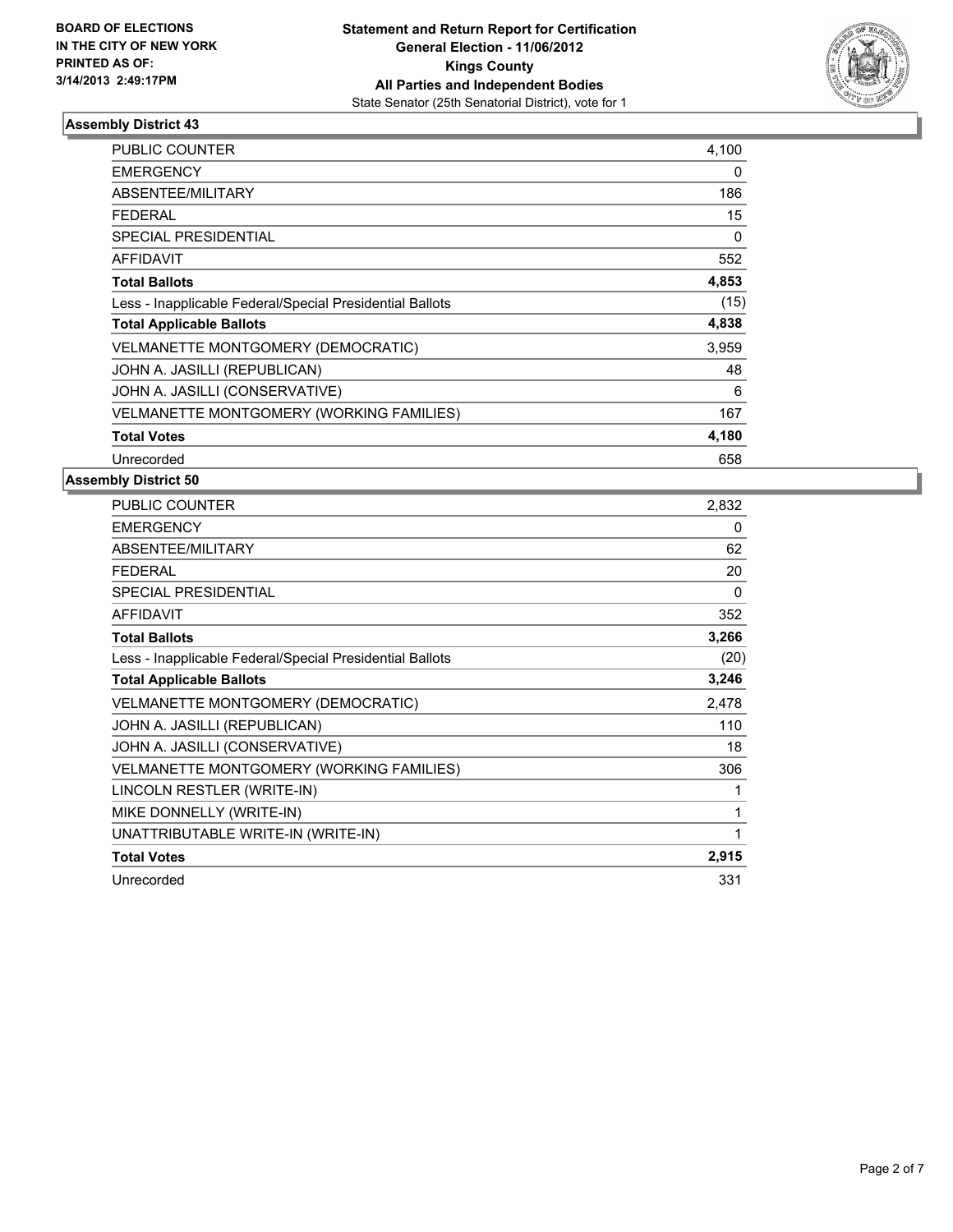

| <b>PUBLIC COUNTER</b>                                    | 4.409 |
|----------------------------------------------------------|-------|
| <b>EMERGENCY</b>                                         | 0     |
| <b>ABSENTEE/MILITARY</b>                                 | 95    |
| <b>FEDERAL</b>                                           | 26    |
| SPECIAL PRESIDENTIAL                                     | 0     |
| <b>AFFIDAVIT</b>                                         | 900   |
| <b>Total Ballots</b>                                     | 5,430 |
| Less - Inapplicable Federal/Special Presidential Ballots | (26)  |
| <b>Total Applicable Ballots</b>                          | 5,404 |
| VELMANETTE MONTGOMERY (DEMOCRATIC)                       | 3,730 |
| JOHN A. JASILLI (REPUBLICAN)                             | 171   |
| JOHN A. JASILLI (CONSERVATIVE)                           | 30    |
| VELMANETTE MONTGOMERY (WORKING FAMILIES)                 | 266   |
| KIKI VALENTINE (WRITE-IN)                                |       |
| KRISHINE ROKOWSKI (WRITE-IN)                             | 1     |
| UNATTRIBUTABLE WRITE-IN (WRITE-IN)                       | 4     |
| <b>Total Votes</b>                                       | 4,203 |
| Unrecorded                                               | 1,201 |

| 17,531 |
|--------|
| 0      |
| 704    |
| 250    |
| 0      |
| 2,009  |
| 20,494 |
| (250)  |
| 20,244 |
| 14,823 |
| 1,069  |
| 166    |
| 1,892  |
| 1      |
| 1      |
| 1      |
| 1      |
| 1      |
| 1      |
| 1      |
| 5      |
| 17,962 |
| 2,282  |
|        |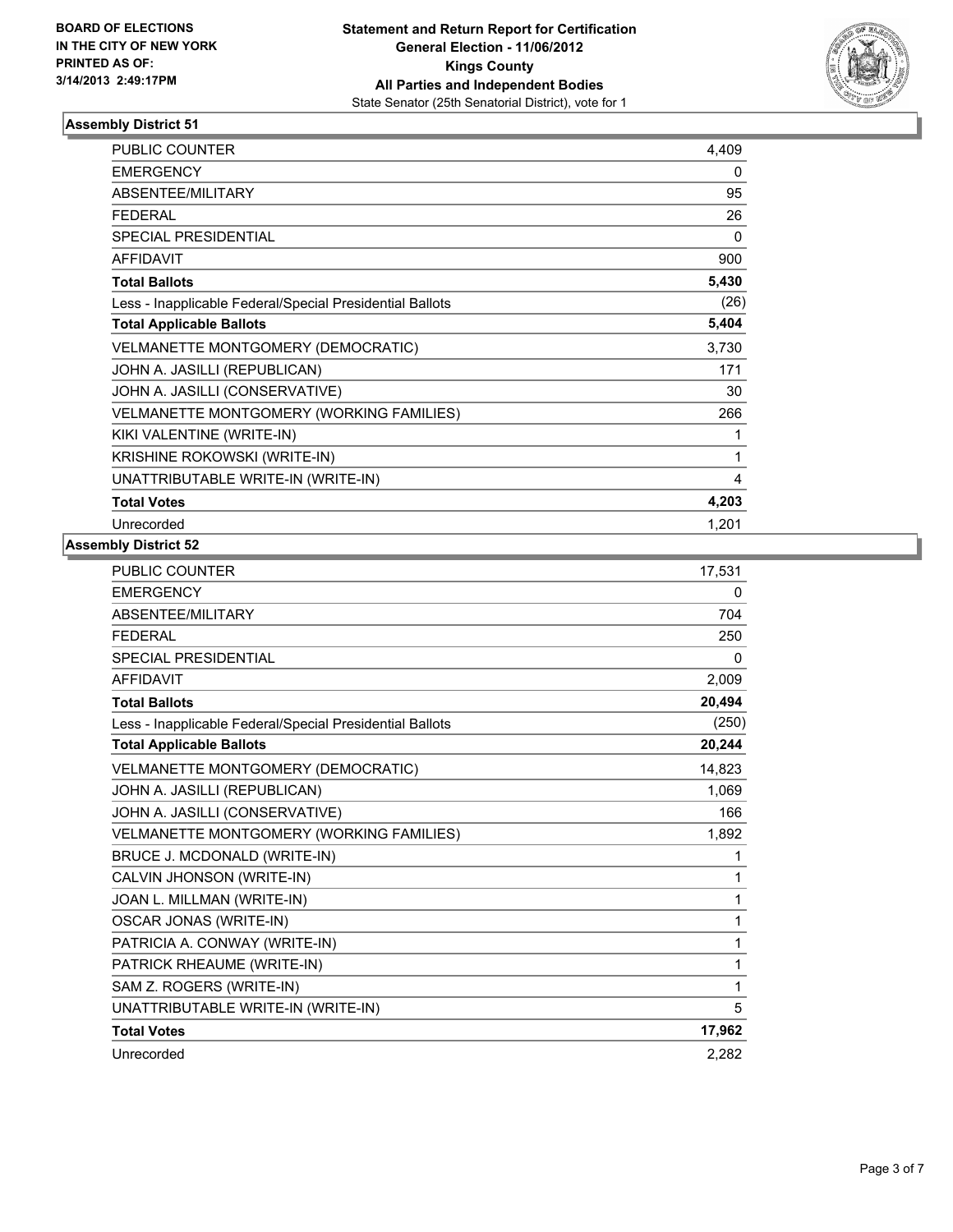

| <b>PUBLIC COUNTER</b>                                    | 225         |
|----------------------------------------------------------|-------------|
| <b>EMERGENCY</b>                                         | 0           |
| ABSENTEE/MILITARY                                        |             |
| <b>FEDERAL</b>                                           | 0           |
| SPECIAL PRESIDENTIAL                                     | $\mathbf 0$ |
| AFFIDAVIT                                                | 60          |
| <b>Total Ballots</b>                                     | 286         |
| Less - Inapplicable Federal/Special Presidential Ballots | 0           |
| <b>Total Applicable Ballots</b>                          | 286         |
| VELMANETTE MONTGOMERY (DEMOCRATIC)                       | 227         |
| JOHN A. JASILLI (REPUBLICAN)                             | 3           |
| JOHN A. JASILLI (CONSERVATIVE)                           | 1           |
| VELMANETTE MONTGOMERY (WORKING FAMILIES)                 | 10          |
| <b>Total Votes</b>                                       | 241         |
| Unrecorded                                               | 45          |

| PUBLIC COUNTER                                           | 10,965 |
|----------------------------------------------------------|--------|
| <b>EMERGENCY</b>                                         | 129    |
| <b>ABSENTEE/MILITARY</b>                                 | 170    |
| FEDERAL                                                  | 17     |
| <b>SPECIAL PRESIDENTIAL</b>                              | 0      |
| <b>AFFIDAVIT</b>                                         | 1,701  |
| <b>Total Ballots</b>                                     | 12,982 |
| Less - Inapplicable Federal/Special Presidential Ballots | (17)   |
| <b>Total Applicable Ballots</b>                          | 12,965 |
| VELMANETTE MONTGOMERY (DEMOCRATIC)                       | 11,021 |
| JOHN A. JASILLI (REPUBLICAN)                             | 80     |
| JOHN A. JASILLI (CONSERVATIVE)                           | 28     |
| VELMANETTE MONTGOMERY (WORKING FAMILIES)                 | 214    |
| <b>AUGUST WEST (WRITE-IN)</b>                            |        |
| <b>Total Votes</b>                                       | 11,344 |
| Unrecorded                                               | 1.621  |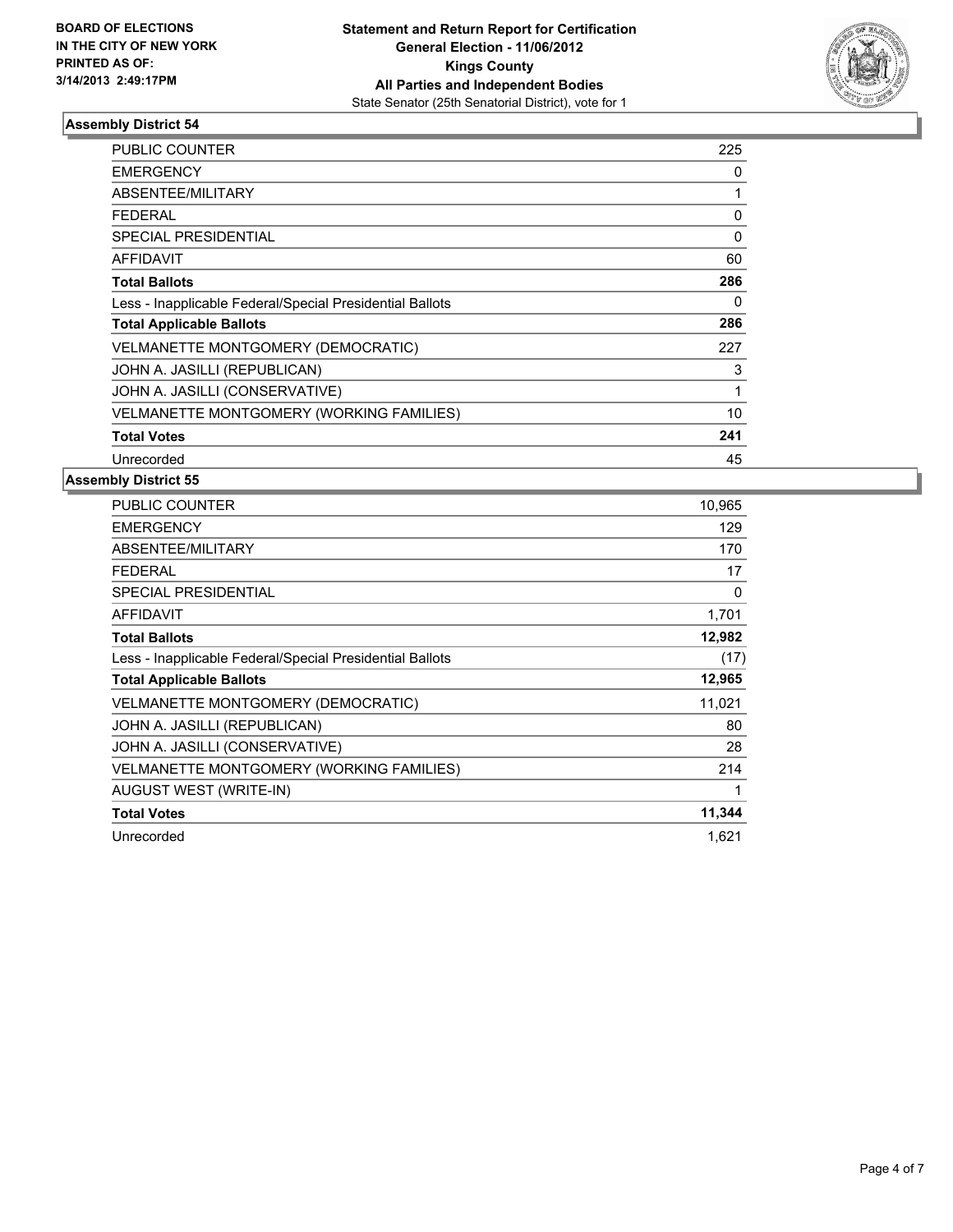

| PUBLIC COUNTER                                           | 30,420 |
|----------------------------------------------------------|--------|
| <b>EMERGENCY</b>                                         | 28     |
| <b>ABSENTEE/MILITARY</b>                                 | 560    |
| <b>FEDERAL</b>                                           | 89     |
| <b>SPECIAL PRESIDENTIAL</b>                              | 0      |
| <b>AFFIDAVIT</b>                                         | 4,190  |
| <b>Total Ballots</b>                                     | 35,287 |
| Less - Inapplicable Federal/Special Presidential Ballots | (89)   |
| <b>Total Applicable Ballots</b>                          | 35,198 |
| VELMANETTE MONTGOMERY (DEMOCRATIC)                       | 29,503 |
| JOHN A. JASILLI (REPUBLICAN)                             | 270    |
| JOHN A. JASILLI (CONSERVATIVE)                           | 83     |
| VELMANETTE MONTGOMERY (WORKING FAMILIES)                 | 1,028  |
| BRIAN C. SMITH (WRITE-IN)                                | 1      |
| CAROLINE KENNEDY (WRITE-IN)                              | 1      |
| JASON DOPSON (WRITE-IN)                                  | 1      |
| UNATTRIBUTABLE WRITE-IN (WRITE-IN)                       | 4      |
| <b>Total Votes</b>                                       | 30,891 |
| Unrecorded                                               | 4,307  |

| PUBLIC COUNTER                                           | 33,835 |
|----------------------------------------------------------|--------|
| <b>EMERGENCY</b>                                         | 0      |
| ABSENTEE/MILITARY                                        | 1,074  |
| <b>FEDERAL</b>                                           | 240    |
| <b>SPECIAL PRESIDENTIAL</b>                              | 0      |
| <b>AFFIDAVIT</b>                                         | 3,741  |
| <b>Total Ballots</b>                                     | 38,890 |
| Less - Inapplicable Federal/Special Presidential Ballots | (240)  |
| <b>Total Applicable Ballots</b>                          | 38,650 |
| VELMANETTE MONTGOMERY (DEMOCRATIC)                       | 30,682 |
| JOHN A. JASILLI (REPUBLICAN)                             | 750    |
| JOHN A. JASILLI (CONSERVATIVE)                           | 111    |
| VELMANETTE MONTGOMERY (WORKING FAMILIES)                 | 2,634  |
| ANDREW GOUNAIDES (WRITE-IN)                              | 1      |
| <b>BOB SAGAT (WRITE-IN)</b>                              | 1      |
| IAN OLIVER (WRITE-IN)                                    | 1      |
| <b>JASON STARR (WRITE-IN)</b>                            | 1      |
| MARTINE GUERRIER (WRITE-IN)                              | 1      |
| MICHAEL SELL (WRITE-IN)                                  | 1      |
| PAULA CIZEK (WRITE-IN)                                   | 1      |
| ROMAN ROMAYA (WRITE-IN)                                  | 1      |
| UNATTRIBUTABLE WRITE-IN (WRITE-IN)                       | 6      |
| YURY SULSKY (WRITE-IN)                                   | 1      |
| <b>Total Votes</b>                                       | 34,192 |
| Unrecorded                                               | 4,458  |
|                                                          |        |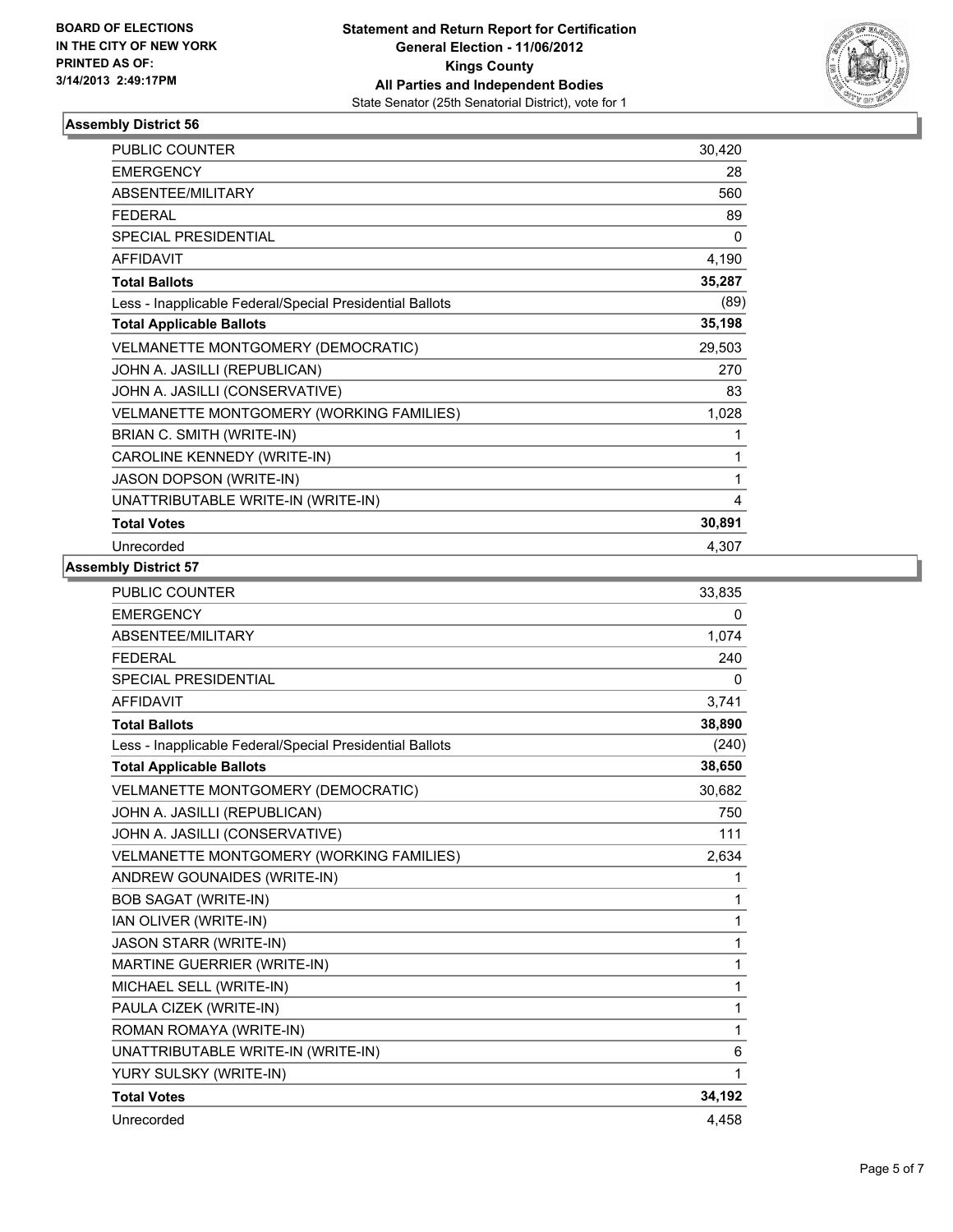

#### **Total for State Senator (25th Senatorial District) - Kings County**

| <b>PUBLIC COUNTER</b>                                    | 104,317      |
|----------------------------------------------------------|--------------|
| <b>EMERGENCY</b>                                         | 157          |
| ABSENTEE/MILITARY                                        | 2,852        |
| <b>FEDERAL</b>                                           | 657          |
| SPECIAL PRESIDENTIAL                                     | 0            |
| <b>AFFIDAVIT</b>                                         | 13,505       |
| <b>Total Ballots</b>                                     | 121,488      |
| Less - Inapplicable Federal/Special Presidential Ballots | (657)        |
| <b>Total Applicable Ballots</b>                          | 120,831      |
| VELMANETTE MONTGOMERY (DEMOCRATIC)                       | 96,423       |
| JOHN A. JASILLI (REPUBLICAN)                             | 2,501        |
| JOHN A. JASILLI (CONSERVATIVE)                           | 443          |
| VELMANETTE MONTGOMERY (WORKING FAMILIES)                 | 6,517        |
| ANDREW GOUNAIDES (WRITE-IN)                              | 1            |
| AUGUST WEST (WRITE-IN)                                   | 1            |
| <b>BOB SAGAT (WRITE-IN)</b>                              | 1            |
| BRIAN C. SMITH (WRITE-IN)                                | 1            |
| BRUCE J. MCDONALD (WRITE-IN)                             | 1            |
| CALVIN JHONSON (WRITE-IN)                                | $\mathbf{1}$ |
| CAROLINE KENNEDY (WRITE-IN)                              | 1            |
| IAN OLIVER (WRITE-IN)                                    | 1            |
| JASON DOPSON (WRITE-IN)                                  | 1            |
| JASON STARR (WRITE-IN)                                   | 1            |
| JOAN L. MILLMAN (WRITE-IN)                               | 1            |
| KIKI VALENTINE (WRITE-IN)                                | $\mathbf{1}$ |
| KRISHINE ROKOWSKI (WRITE-IN)                             | 1            |
| LINCOLN RESTLER (WRITE-IN)                               | 1            |
| MARTINE GUERRIER (WRITE-IN)                              | 1            |
| MICHAEL SELL (WRITE-IN)                                  | 1            |
| MIKE DONNELLY (WRITE-IN)                                 | 1            |
| <b>OSCAR JONAS (WRITE-IN)</b>                            | 1            |
| PATRICIA A. CONWAY (WRITE-IN)                            | 1            |
| PATRICK RHEAUME (WRITE-IN)                               | 1            |
| PAULA CIZEK (WRITE-IN)                                   | 1            |
| ROMAN ROMAYA (WRITE-IN)                                  | 1            |
| SAM Z. ROGERS (WRITE-IN)                                 | 1            |
| UNATTRIBUTABLE WRITE-IN (WRITE-IN)                       | 20           |
| YURY SULSKY (WRITE-IN)                                   | 1            |
| <b>Total Votes</b>                                       | 105,928      |
| Unrecorded                                               | 14,903       |